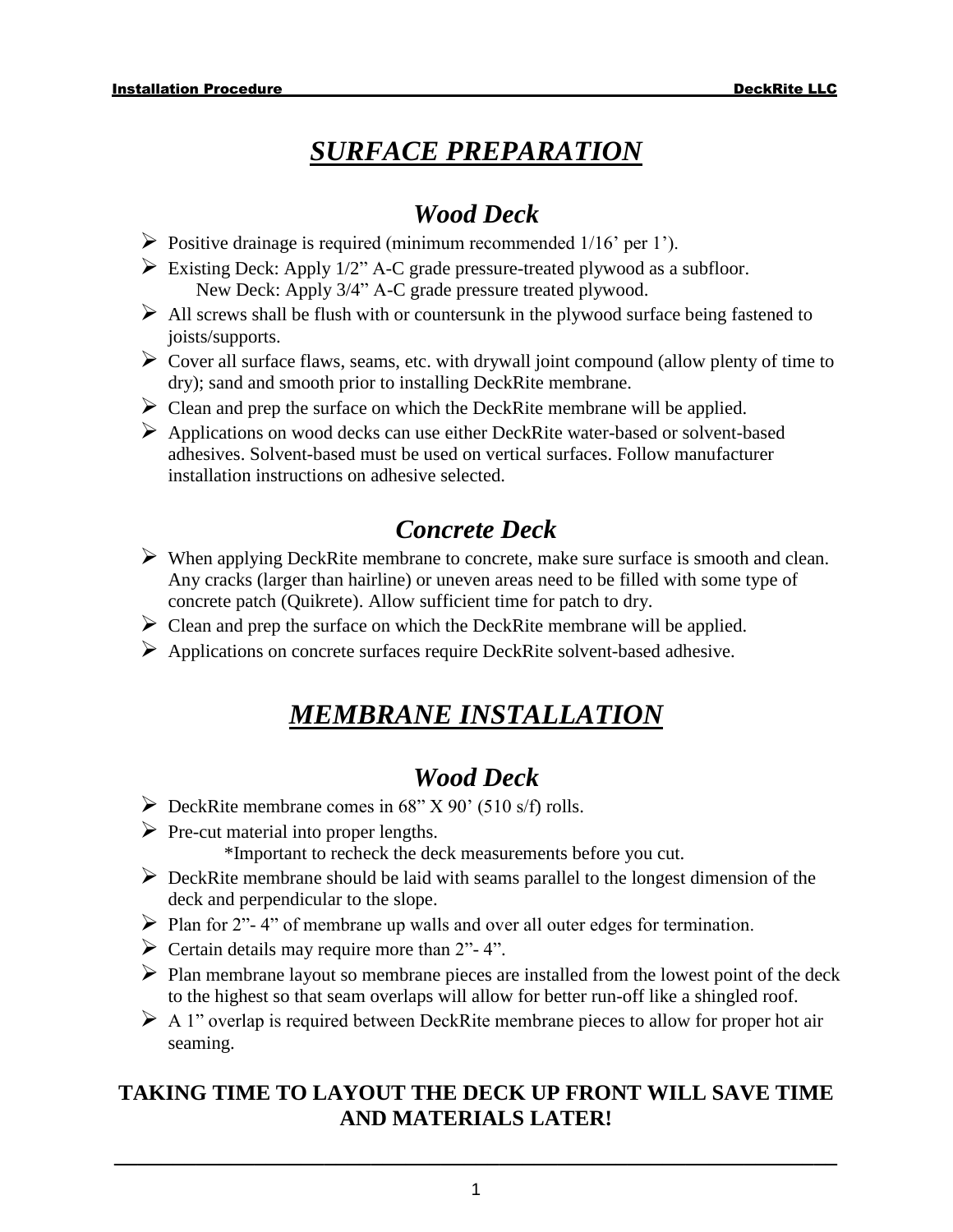#### **NOTE: A contractor experienced in the installation and application of DeckRite or similar products is recommended to install the membrane and hot air weld all seams.**

➢ After the substrate is prepared and the layout for the DeckRite membrane is determined, using a tape measure and a marking pencil, place guide marks approximately every 4' down the length of the deck at the desired point where the membrane should track.

\*A chalk line is another option; however, excessive amounts of chalk can contaminate the seaming area. (Use white chalk and pre-snap the chalk line to remove excess chalk).

- $\triangleright$  Deck surface should be swept or blown clean of any foreign objects prior to membrane installation.
- ➢ If applicable, pre-cut membrane around any posts or deck surface penetrations.
- ➢ Roll out the first sheet of membrane to install and position it according to the predetermined guide marks or chalk lines. Confirm extra membrane at walls and deck edges.

#### *ADHESIVE APPLICATION*

 $\triangleright$  Once positioned, fold back approximately half of the membrane sheet, and apply adhesive to the plywood. Follow manufacturer instructions for adhesive application. It is imperative that no adhesive gets on the one inch overlap where seaming takes place.

> \*If the piece of DeckRite material is longer than 30 feet (i.e. 45 feet), apply adhesive in three separate 68" X 15' sections. A long handle paint roller is used to apply the adhesive to the plywood.

\*DeckRite's water-based adhesive coverage rate is  $120 - 150$  sq. ft. of surface area per gallon and 325-375 sq. ft. per 3-gallon pail.

- $\triangleright$  After the adhesive is applied to the 68" X 15' area, immediately unfold the membrane and walk it out over adhesive, slowly feeding it out until it is adhered.
- $\triangleright$  Using a stiff-bristled push broom sweep over the area to make sure there is continuous contact with the adhesive, and to remove any air bubbles. Move to the end of the piece of membrane that is not glued and fold it back until you reach the area where the glue has been applied. Repeat the adhesive application procedure with the remaining membrane.

\*Take care not to step in adhesive and walk on membrane surface. Immediately clean off any adhesive that gets on the surface of the membrane with a wet rag.

- $\triangleright$  Complete the adhesive application procedure and membrane installation until the entire length is installed.
- ➢ Take pre-cut lengths of DeckRite termination bar and place around the perimeter of your deck. Using an electric drill, place the term bar (caulk lip facing down and away from deck) against the bottom edge of the membrane and drill the color-coated screws to fasten it securely to the deck. Coated metal drip edge is also an approved perimeter detail. Follow manufacturers recommended installation procedures for the desired perimeter detail.
- $\triangleright$  Membrane can either be rolled up behind siding and sealed with a bead of caulk or flashed any number of ways against the exterior wall.

\*Contact DeckRite for details or suggestions.